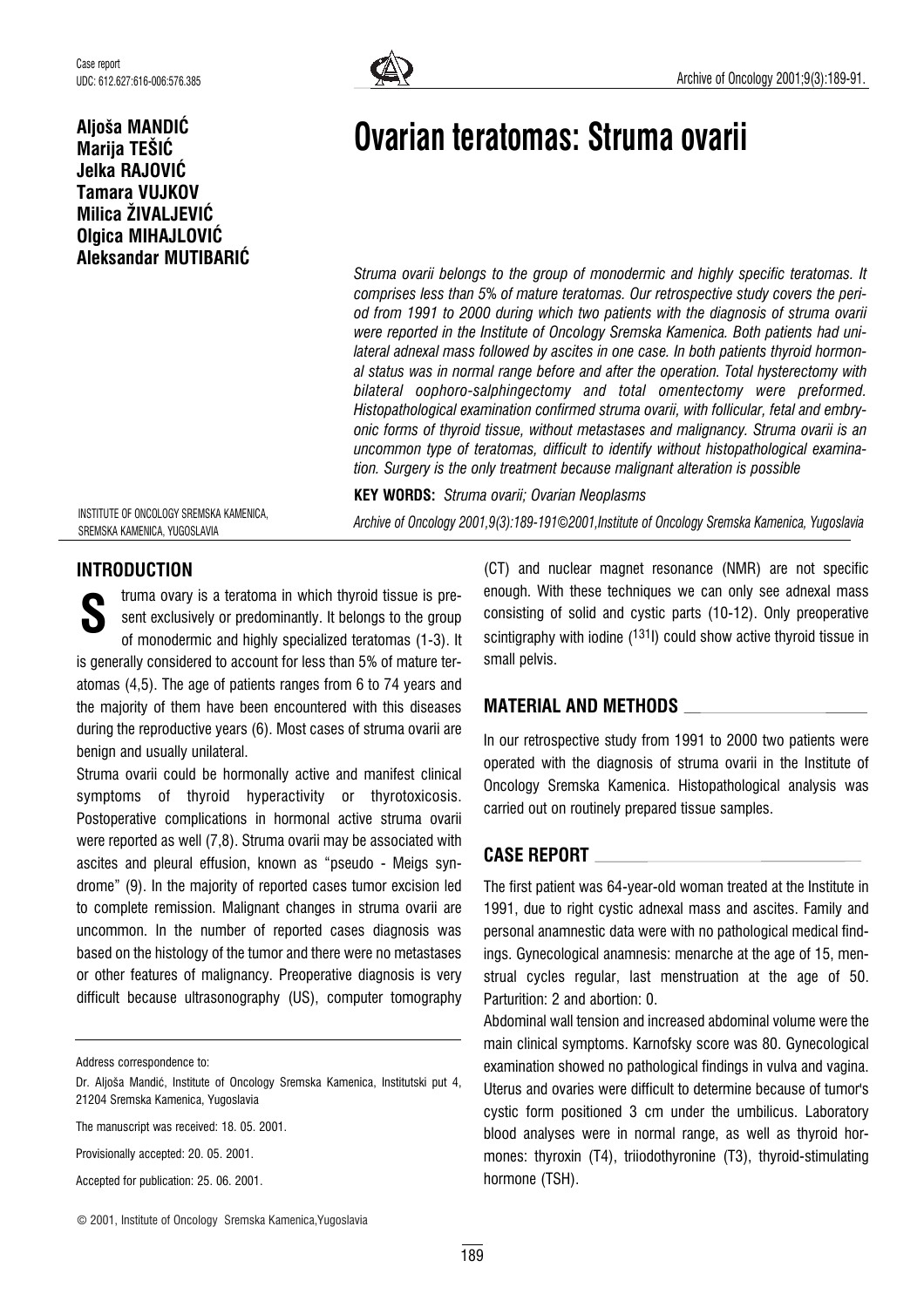#### Mandić A.

Radiography of the thorax was without pathological findings. Ultrasonography showed small uterus with empty cavum. Tumoral mass was found in minor pelvis, with 5 to 7 cystic zones separated with thick septa filled with dense liquid. Ascites was also observed. Patient was operated on August 26, 1991. Five liters of yellow ascites was found during laparotomy. Right ovary was polycystic, 13x15 cm in size. Left ovary was without macroscopic pathological findings. Total hysterectomy with bilateral oophoro-salphingectomy and total omentectomy were performed. Histopathological analysis revealed struma ovarii, without metastases and malignancy. No ovarian tissue was found. Thyroid tissue made follicular forms with colloid. In some parts of the struma ovarii fetal follicular thyroid forms were found (Figures 1,2).



Figure 1. Struma ovarii (HE 4x10)



Figure 2. Thyroid tissue made follicular form with coloid in ovary (HE 10x 10)

Omentum was free of metastases. Postoperative course and the level of thyroid hormones were in normal range.

The second patient was a 52-year-old woman treated in the Institute of Oncology Sremska Kamenica in 1996 due to right adnexal mass. Family and personal anamnestic data were without any pathological medical findings except allergy to penicillin. Gynecological anamnesis: menarche at the age of 16, menstrual cycles regular, menopause at the age of 51, parturition: 3, abortion: 1 (artificial). She was treated for Basedow's disease few years ago.

Main clinical symptoms were increased abdominal volume, pressure on urinary bladder and frequent urination. Karnofsky score was 80. Gynecological examination showed no pathological findings in vulva, vagina and uterus. Right adnexal mass showed smooth surface, 10 x 8 cm in size. Left ovary was without pathological findings. Laboratory blood analyses including thyroid hormones were in normal range. Radiography of the thorax was without pathological findings. Ultrasonography showed normal uterus. In right lower half of the abdomen solid tumor with central cystic form was found, clearly limited from other organs with thick capsule. Cystic cavum was 5 cm in diameter and tumor size was 15x12 cm.

Patient was operated on July 25,1996. Total hysterectomy with bilateral oophoro-salphingectomy and total omentectomy were performed. Intraoperative finding correlated with ultrasonography. Histopathological analysis showed struma ovarii, with follicular, fetal and embryonic forms of thyroid tissue, without metastasis and malignancy (Figure 3). Metastases were not found in the omentum.



Figure 3. Struma ovarii with follicular, fetal and embryonic forms of thyroid tissue (HE x10)

Postoperative course and the level of thyroid hormones were in normal range. The follow-up period three years after the operation was also normal.

### DISCUSSION

The frequency of the occurrence of thyroid tissue in dermoid ovarian cysts, according to Blaustein, ranges from 5 to 20 %. Most cases of struma ovarii are benign and usually unilateral.